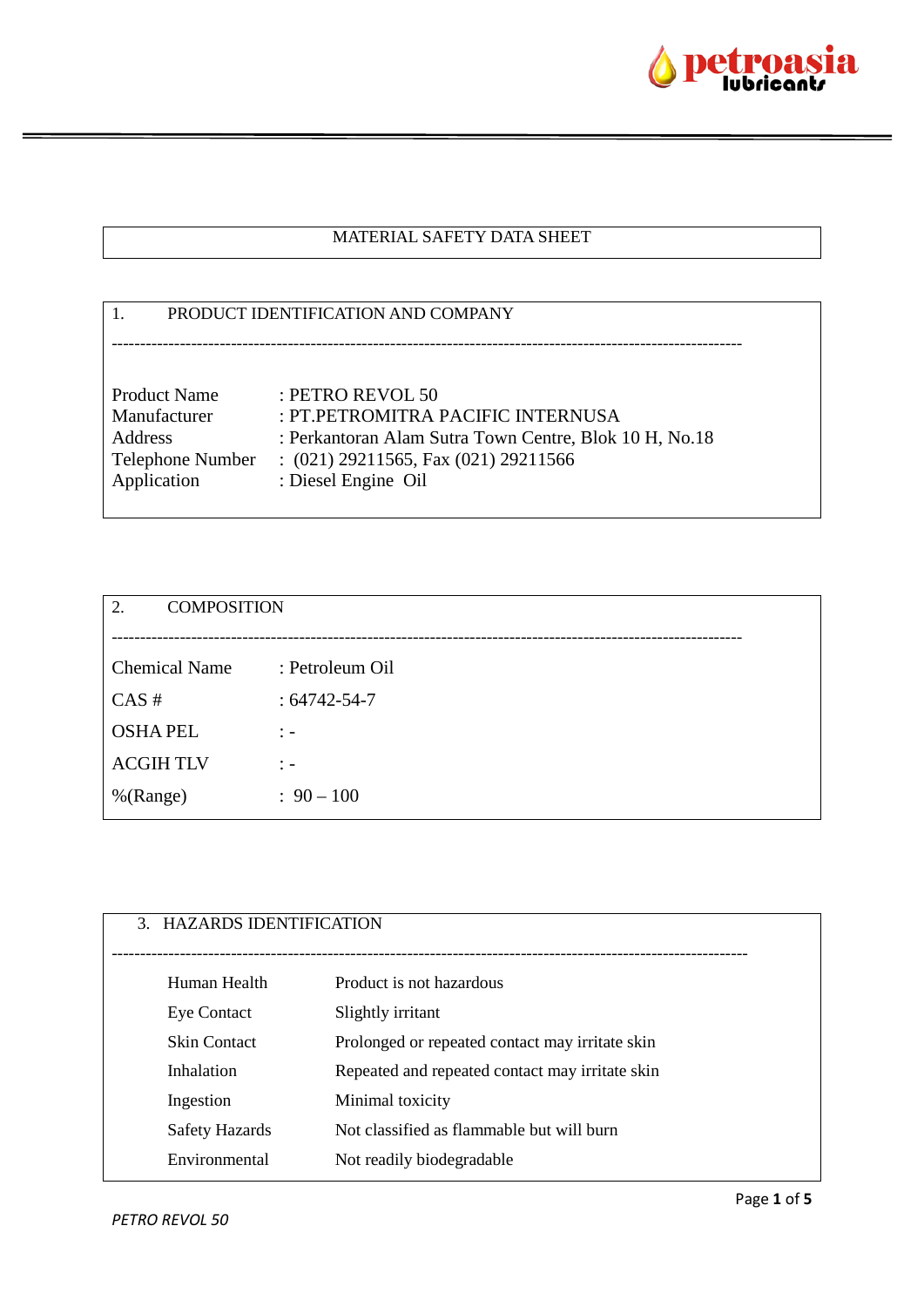

| 4. | <b>FIRST AID</b>    |                                                                                                                                          |
|----|---------------------|------------------------------------------------------------------------------------------------------------------------------------------|
|    | <b>Eye Contact</b>  | Flush eyes with large amount of water until irritation subsides. If<br>irritation persists, get medical attention                        |
|    | <b>Skin Contact</b> | Flush with large amount of water, use soap if available. Remove<br>contaminated clothing. If irritation persists, get medical attention. |
|    | Inhalation          | Remove to fresh air. If rapid recovery does not occur, get medical<br>attention                                                          |
|    | Ingestion           | Do not induce vomiting. If rapid recovery does not occur, get<br>medical attention                                                       |

| 5.<br>FIRE FIGHTING MEASURES            |                                                             |  |
|-----------------------------------------|-------------------------------------------------------------|--|
|                                         |                                                             |  |
| Flash Point, OC                         | : 252                                                       |  |
| <b>Extinguishing Media</b>              | : Dry chemical, Foam or CO2                                 |  |
| <b>Special Fire Fighting Procedures</b> | : For firefighter involving this material, do not enter any |  |
|                                         | enclosed or confined fire space without proper              |  |
|                                         | protective equipment, including self contained              |  |
|                                         | breathing apparatus                                         |  |
| <b>Combustion Products</b>              | : Oxides of carbon                                          |  |
|                                         |                                                             |  |

### 6. ACCIDENTAL RELEASE MEASURES

--------------------------------------------------------------------------------------------------------------------------- Clean-up Procedures Stop the source of leak or realease and contain spill if possible. Cover spill with generous amount of inert absorbent material such as sand of earth Sweep up and remove to suitable, clearly marked containers for disposal in accordance with local regulations. Scrub contaminated area with detergent and water. Pick up liquid with additional absorbent material and dispose as above. Wear proper protective equipment during clean-up

| <b>HANDLING AND STORAGE</b> |                                                                                                                                                                                        |
|-----------------------------|----------------------------------------------------------------------------------------------------------------------------------------------------------------------------------------|
| <b>Handling</b>             | Handling temperatures should not exceed 70°C. Wear proper safety<br>protective equipment. Wash hands thoroughly after handling. Water<br>contamination and spillage should be avoided. |
| Storage                     | Storage temperatures should be maintained between 0 to 50°C.<br>toxic fumes may be evolved from decomposition of<br>Odorous and<br>product if stored above the safe temperature.       |

.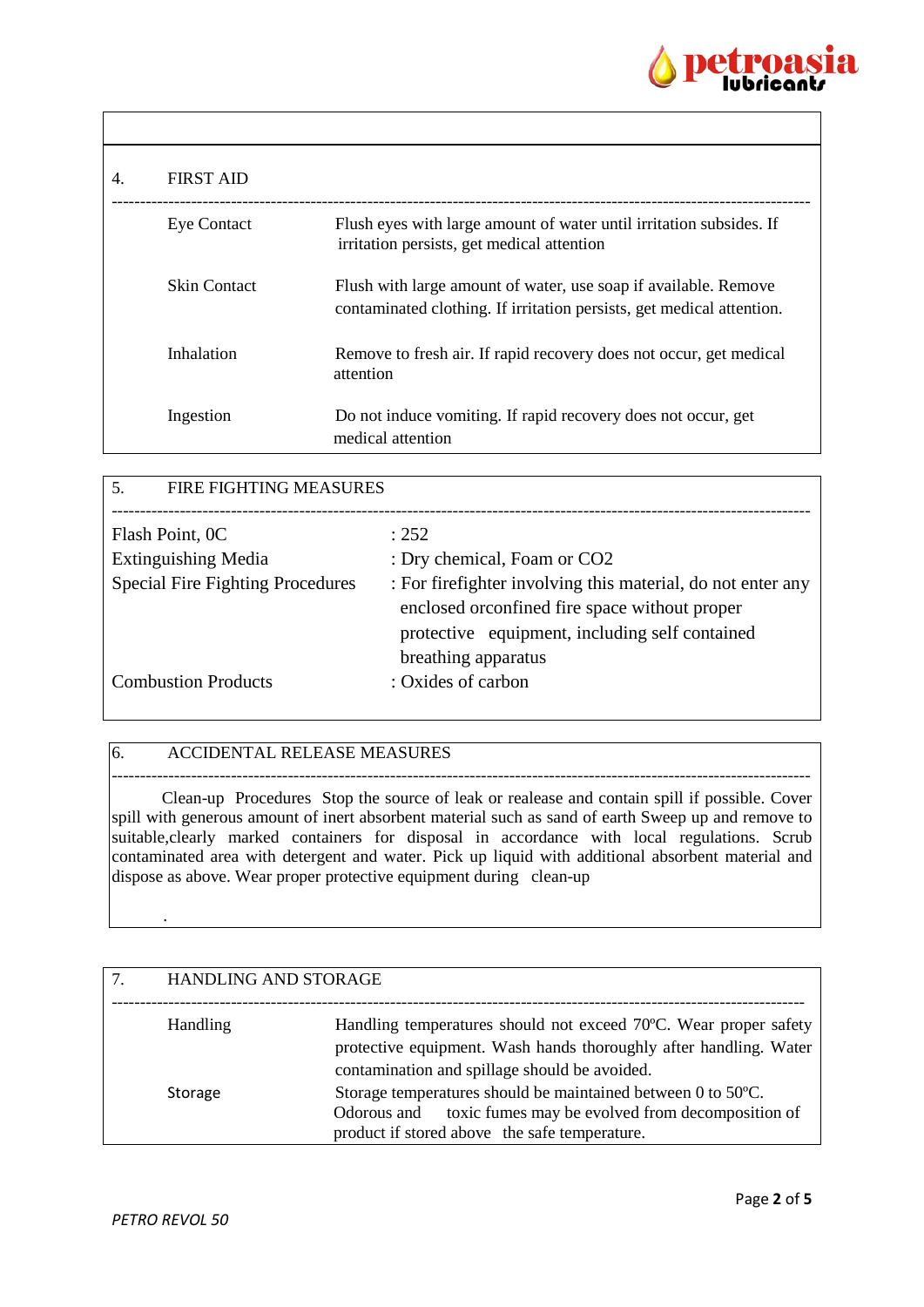

| 8. | EXPOSURE CONTROL/PERSONAL PROTECTION |                                                                                                       |
|----|--------------------------------------|-------------------------------------------------------------------------------------------------------|
|    | <b>Exposure Limits</b>               | Threshold Limit Values for oil mist is recommended to be controlled                                   |
|    |                                      | at 5 mg/m <sup>3</sup> or lower for exposure of 8 hours daily                                         |
|    | Ventilation                          | Use exhaust ventilation to keep below exposure limits                                                 |
|    | Eye Protection                       | Wear safety glasses or face shields if splashing is likely to occur                                   |
|    | <b>Skin Protection</b>               | Avoid repeated and prolonged contact with product. Use oil resistant<br>gloves                        |
|    | Respiratory                          | Not normally required unless in confined                                                              |
|    | Protection                           |                                                                                                       |
|    | <b>Body Protection</b>               | Use proper protection equipment to avoid contact. Wear PVC apron i<br>if splashes are likely to occur |

## 9. PHYSICAL AND CHEMICAL PROPERTIES

| Appearance and odor    | : Brown liquid and characteristic odor |
|------------------------|----------------------------------------|
| Density @ 15oC         | : 0.8895                               |
| Boiling Point (oC)     | : Not determined                       |
| Melting point $(oC)$   | : Not applicable                       |
| Pour Point             | : NA                                   |
| Flash Point, oC        | : 252                                  |
| Solubility in water    | Non                                    |
| Vapour Density (air=1) | : Not determined                       |
| Evaporation rate       | : Not determined                       |
| (Butyl Acetate=1)      |                                        |
|                        |                                        |
|                        |                                        |

| STABILITY AND REACTIVITY |                                                                                 |
|--------------------------|---------------------------------------------------------------------------------|
| Stability                | Product is stable under normal use conditions                                   |
| <b>Thermal</b>           | Carbon monoxide, carbon dioxide, oxides of sulphur and nitrogen                 |
| Decomposition            | organic and inorganic compound may evolve when subject to heat or<br>combustion |
| Hazardous                | Will not occur undeer normal conditions                                         |
| Polymerisation           |                                                                                 |
| Incompatible             | Strong oxidizing agents. Strong acids                                           |
| <b>Materials</b>         |                                                                                 |
|                          |                                                                                 |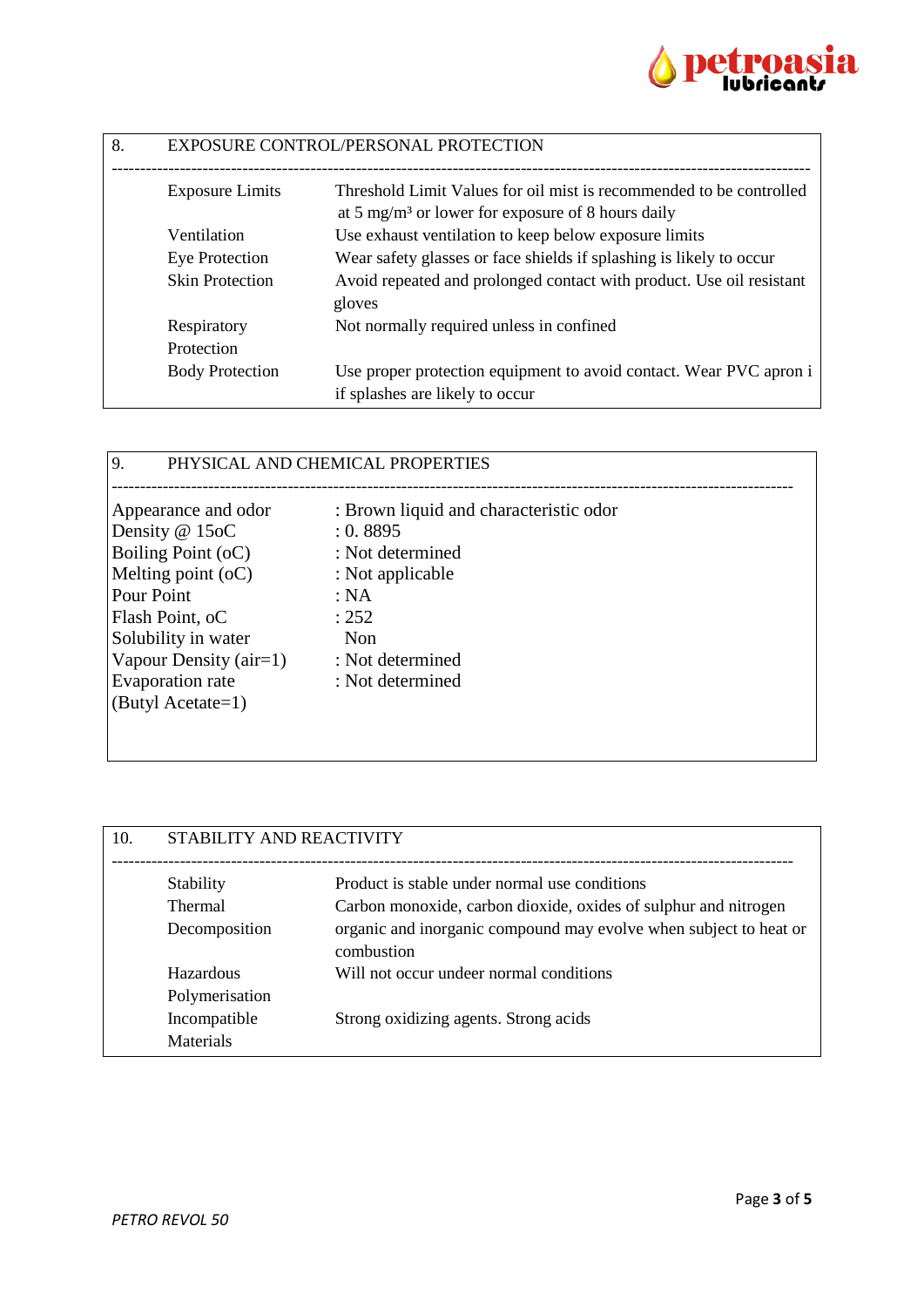

| 11. | TOXICOLOGICAL INFORMATION       |                                                                                                                                                                                                                                                                           |
|-----|---------------------------------|---------------------------------------------------------------------------------------------------------------------------------------------------------------------------------------------------------------------------------------------------------------------------|
|     | <b>Basis</b>                    | No toxicological data is available for this product. Information is<br>provided based on the addtives, other components and base stock<br>used                                                                                                                            |
|     | <b>Acute Exposure</b><br>- Oral | LD 50 expected to be above 2000 mg/kg.                                                                                                                                                                                                                                    |
|     | <b>Acute Exposure</b><br>- Skin | LD 50 expected to be above 2000 mg/kg.                                                                                                                                                                                                                                    |
|     | Inhaltion<br>Eye Irritation     | Repeated or prolonged exposure to oil mists may cause irritation<br>Slight irritant                                                                                                                                                                                       |
|     | <b>Skin Irritation</b>          | Not a skin irritant unless repeated or prolonged contact                                                                                                                                                                                                                  |
|     | Respiratory                     | Slight irritant                                                                                                                                                                                                                                                           |
|     | Irritation                      |                                                                                                                                                                                                                                                                           |
|     | Carcinogenicity                 | No data to suggest that product is carcinogenic                                                                                                                                                                                                                           |
|     | Mutagenicity                    | No data to suggest that product is mutagenic                                                                                                                                                                                                                              |
|     | Other Information               | Brief contact with used oil is not expected to have serious effect in                                                                                                                                                                                                     |
|     |                                 | humans if he oil is removed thoroughly by washing with soap and<br>water                                                                                                                                                                                                  |
|     |                                 | Used engine oils may contain harmful impurities that have<br>accumulate during use. The concentration of such impurities will<br>depend on use and they present risks to health and the environment<br>on disposal. All used oils should be handled with caution and skin |
|     |                                 | contact should be avoided                                                                                                                                                                                                                                                 |

| 12. | <b>ECOLOGICAL INFORMATION</b> |                                                                                                                                                                                                      |
|-----|-------------------------------|------------------------------------------------------------------------------------------------------------------------------------------------------------------------------------------------------|
|     | <b>Basis</b>                  | No ecological data is available for this product. Information is<br>provided base on the additives, other components and base stock<br>used.                                                         |
|     | Mobility                      | Liquid under most environmental conditions. Floats on water. It is<br>absorbeb by soil and will not be mobile                                                                                        |
|     | Persistance/                  | Not readily biodegradable. Major constituents are expected to be<br>inherently Degradability be inherently biodegradable, but the product<br>contains components that may persist in the environment |
|     | <b>Bioaccumulation</b>        | Has the potential to bioaccumulate                                                                                                                                                                   |
|     | Ecotoxicity                   | Poor soluble mixture. Practically non-toxic to aquatic organisms.<br>May caused physical fouling of aquatic organisms                                                                                |